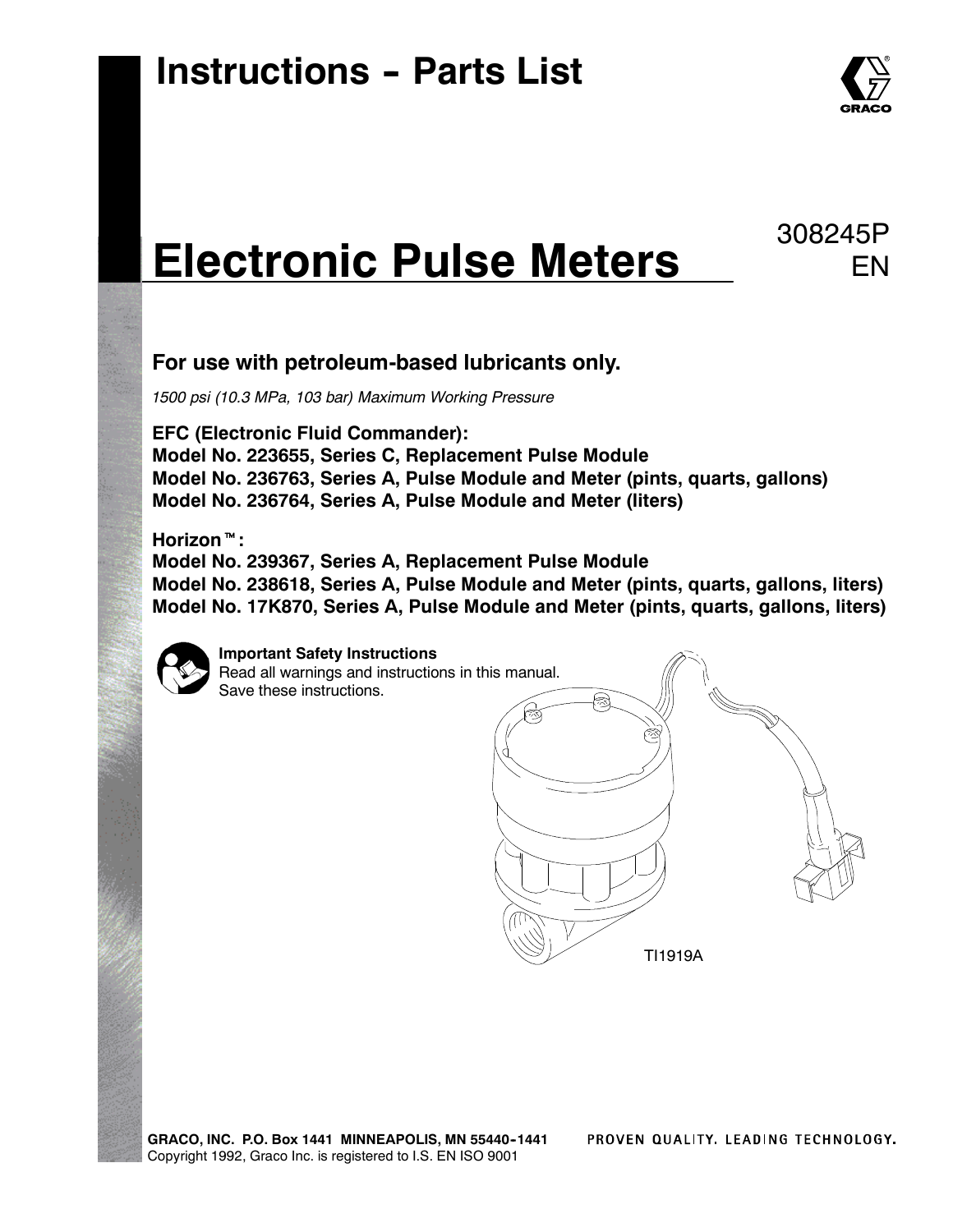# **Installation**

### **WARNING**

To reduce the risk of serious injury, including electric shock or splashing fluid in the eyes or on the skin, always follow this procedure before servicing any part of the metering system and before checking for loose or shorted wires.

- 1. Turn off the control, and unplug it.
- 2. Shut off the power to the pump(s).
- 3. Relieve the fluid pressure.

### **A CAUTION**

To avoid damaging the electronic components of the pulse meter module (1)

- Do not lay anything on the module.
- Be sure the open side of the pulse module faces up if you lay it down.
- Do not twist or force parts. Align parts properly as instructed.

**NOTE:** All pulse meters are bi-directional.

#### **To Install or Remove the Complete Pulse Meter**

- 1. Observe the Warning and Caution above.
- 2. Disconnect the cable from the pulse module, taking note of the wiring polarity.
- 3. Remove the old pulse meter and install the new one, observing the original wiring polarity.

#### **To Replace the Electronic Pulse Module**

- 4. Observe the Warning and Caution at left.
- 5. If you are replacing the pulse module, disconnect the cable, taking note of the wiring polarity.
- 6. Remove the screws, and lift off the pulse module.
- 7. Install a new pulse module (1). Align the notch on the side of the pulse module with the notch on the side of the metering unit. Use the new screws and torque them oppositely and evenly to 3 to 5 in-lb (0.34 to 0.57 N.m). See Fig. 1.

8. Connect the pulse module wires to the cable, observing the original wiring polarity.



**Fig. 1**

#### **To Verify the Accuracy of a Pulse Meter Module**

- 1. Use a clean, calibrated container. If using a single container, be sure to clean it after each dispense.
- 2. Have pump air pressure at the lowest possible setting for dispensing fluid.
- 3. Put the tip of the nozzle at the bottom of the calibrated container.
- 4. If the tip of the dispense valve does not reach the bottom of the calibrated container, use a length of plastic tubing over the tip of the nozzle to ensure liquid enters the container from the bottom.
- 5. Trigger the gun slowly so the fluid immediately covers the tip of the dispense valve.
- 6. Dispense 1 quart of fluid according to the metered display on the dispense valve.
- 7. Allow product to sit for 20 minutes, then compare the actual, physical measurement in the calibrated container to the measurement displayed on the meter.

**NOTE:** The procedure above will determine if the meter is accurately dispensing the product and minimize testing errors. Some variance may occur depending on the viscosity of the fluid. If this procedure determines that the meter is not accurate, recalibrate the meter as described in the service manual or replace the meter or the electronics as necessary.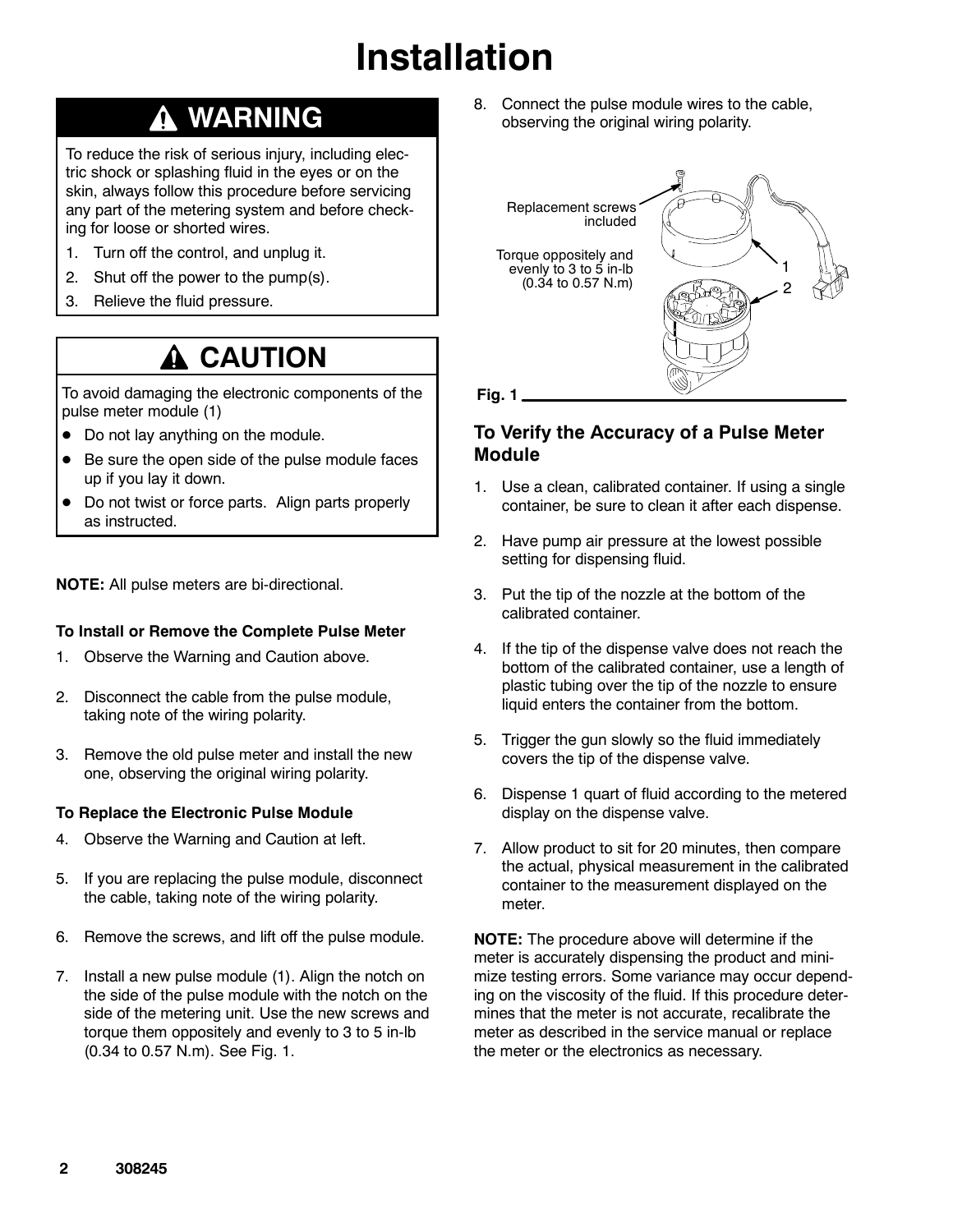# **Parts**

#### **Electronic Pulse Meter - EFC Model 236763, Series A**

|  | Measures in pints, quarts, or gallons |  |  |  |  |  |
|--|---------------------------------------|--|--|--|--|--|
|--|---------------------------------------|--|--|--|--|--|

|   | 223655 | Electronic Pulse Module        |  |
|---|--------|--------------------------------|--|
| 2 |        | Metering Unit                  |  |
|   |        | (cannot be ordered separately) |  |

#### **Electronic Pulse Meter - EFC Model 236764, Series A**

*Measures in liters*

|   | 223655 | Electronic Pulse Module        |  |
|---|--------|--------------------------------|--|
| 2 |        | Metering Unit                  |  |
|   |        | (cannot be ordered separately) |  |

Replacement screws included Torque oppositely and evenly to 3 to 5 in-lb (0.34 to 0.57 N.m)



| <b>Wire Color</b> | <b>Function</b> |
|-------------------|-----------------|
| Red               | Power           |
| Black             | Ground          |

#### **Electronic Pulse Meter - Horizon Models 238618 and 17K870, Series A**

*Measures in pints, quarts, gallons, or liters*

| 239367 | Electronic Pulse Module, Horizon |  |
|--------|----------------------------------|--|
|        | Metering Unit                    |  |
|        | (cannot be ordered separately)   |  |

Replacement screws included Torque oppositely and evenly to 3 to 5 in-lb (0.34 to 0.57 N.m



| <b>Wire Color</b> | <b>Function</b> |
|-------------------|-----------------|
| Red               | Power           |
| Black             | Ground          |
| White             | Signal          |

**NOTE:** Model 238618 or 17K870 Electronic Pulse Meter may be used in place of 236763, but do not use the white wire.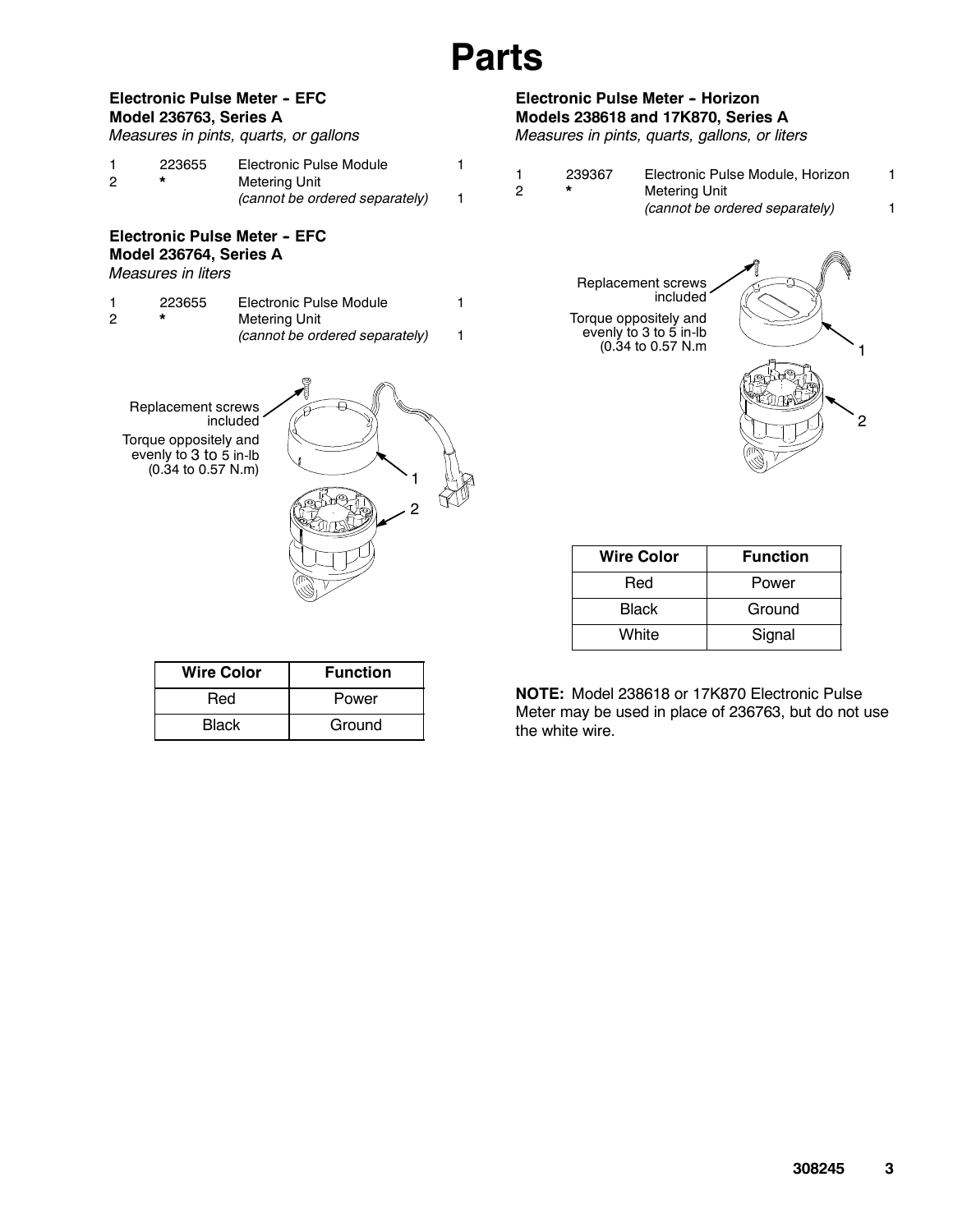# **Technical Data**

| Category                                     | Data                                                                                                                                                                                                                                           |
|----------------------------------------------|------------------------------------------------------------------------------------------------------------------------------------------------------------------------------------------------------------------------------------------------|
| Electrical input voltage                     | 15 V maximum                                                                                                                                                                                                                                   |
| Current loop output                          | Models 236763, 236764:<br>4 milliamps OFF<br>10 milliamps ON                                                                                                                                                                                   |
| Voltage loop output                          | Model 238618, 17K870:<br>0 V OFF, 15 V maximum ON                                                                                                                                                                                              |
| Wiring gauge required                        | Models 236763, 236764:<br>Up to 200 ft (61 m), 18 AWG 2 Wire 90 Volt<br>201-500 ft (61.3-152.4 m), 16 AWG 2 Wire 90 Volt<br>501-1000 ft (152.7-305 m), 14 AWG 2 Wire 90 Volt<br>Model 238618:<br>Up to 50 ft (15.3 m), 18 AWG Shielded 3 Cable |
| Maximum fluid flow (see Pressure Drop Chart) | 12 gpm (45.6 lpm) maximum                                                                                                                                                                                                                      |
| Maximum operating pressure                   | 1500 psi (10.3 MPa, 103 bar)                                                                                                                                                                                                                   |
| Inlet/Outlet                                 | $1/2$ npt                                                                                                                                                                                                                                      |

### **Pressure Drop Chart**

|                        |                   |         |    |     |     |     |     |     | <b>Pulse Meter Pressure Loss</b><br>(Flow Rate - gpm) |     |      |      |      |      |
|------------------------|-------------------|---------|----|-----|-----|-----|-----|-----|-------------------------------------------------------|-----|------|------|------|------|
| Crankcase<br>Viscosity | Gear<br>Viscosity | ISO No. |    | 2   | 3   | 4   | 5   | 6   | 7                                                     | 8   | 9    | 10   | 11   | 12   |
| 5w                     |                   | 22      | 4  | 8   | 14  | 19  | 25  | 32  | 37                                                    | 43  | 51   | 58   | 66   | 74   |
| 10w                    |                   | 32      | 6  | 12  | 20  | 28  | 36  | 46  | 54                                                    | 63  | 74   | 85   | 96   | 108  |
| <b>ATF</b>             |                   |         | 7  | 15  | 25  | 35  | 45  | 57  | 67                                                    | 79  | 92   | 106  | 120  | 135  |
| Hyd.                   |                   | 46      | 9  | 17  | 29  | 40  | 52  | 66  | 78                                                    | 91  | 106  | 122  | 138  | 155  |
| 20 <sub>w</sub>        |                   | 68      | 13 | 25  | 42  | 59  | 76  | 100 | 115                                                   | 134 | 157  | 181  | 204  | 229  |
| 30 <sub>w</sub>        |                   | 100     | 19 | 37  | 62  | 87  | 112 | 144 | 169                                                   | 197 | 231  | 266  | 300  | 337  |
| 40 <sub>w</sub>        |                   | 150     | 28 | 56  | 94  | 131 | 169 | 216 | 253                                                   | 295 | 347  | 398  | 450  | 506  |
| 50 <sub>w</sub>        | 90 <sub>w</sub>   | 220     | 41 | 82  | 137 | 192 | 247 | 316 | 371                                                   | 433 | 509  | 584  | 660  | 742  |
|                        |                   | 320     | 60 | 120 | 200 | 280 | 360 | 460 | 540                                                   | 630 | 740  | 850  | 960  | 1080 |
|                        | 140w              | 460     | 86 | 172 | 287 | 402 | 517 | 661 | 776                                                   | 906 | 1064 | 1222 | 1380 |      |

The above table indicates the actual pressure drop through the bare meter at 70 $^{\circ}$  F. The shaded area indicates a flow rate for a given fluid that may not be a good choice for a cost effective system.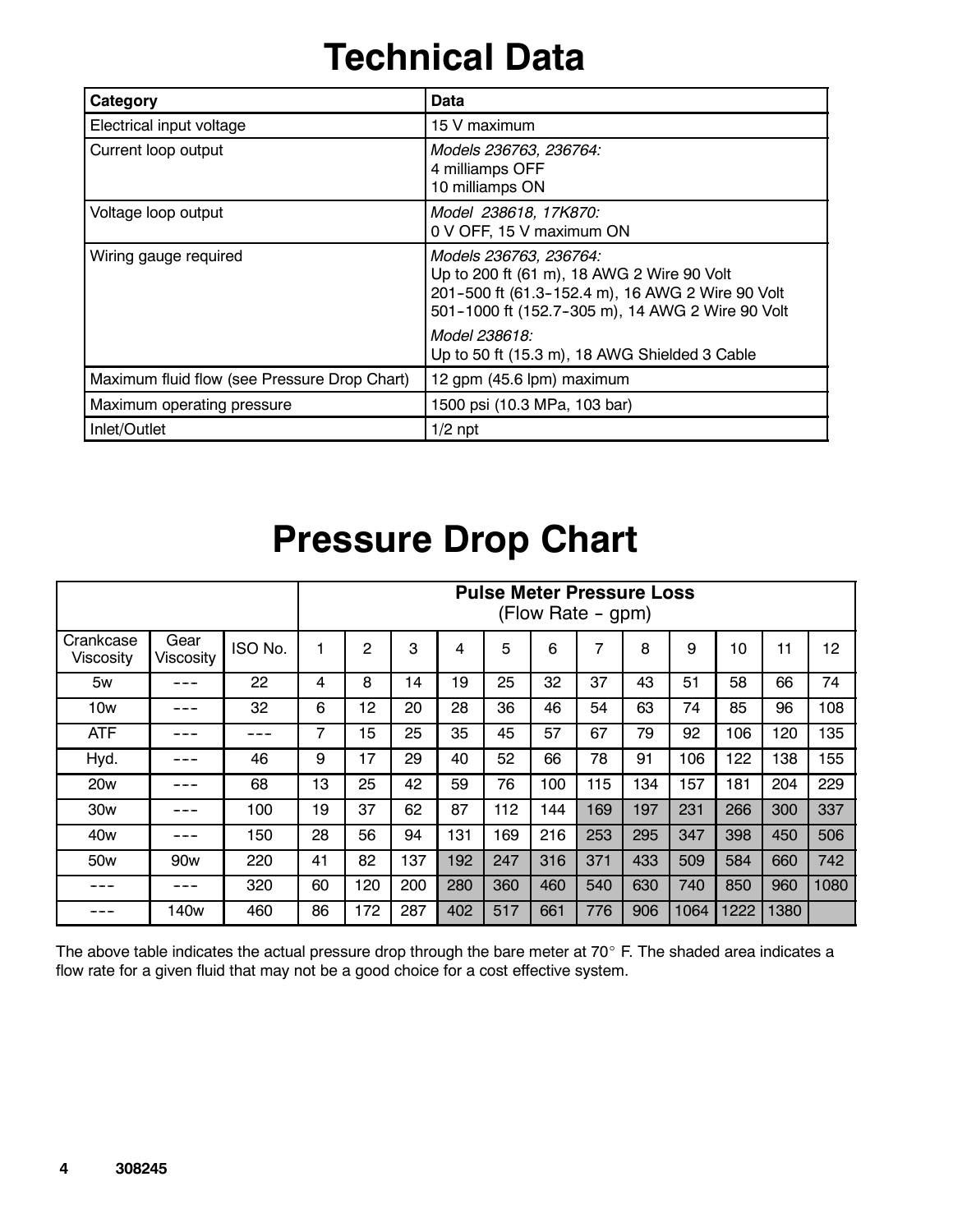### **Notes**